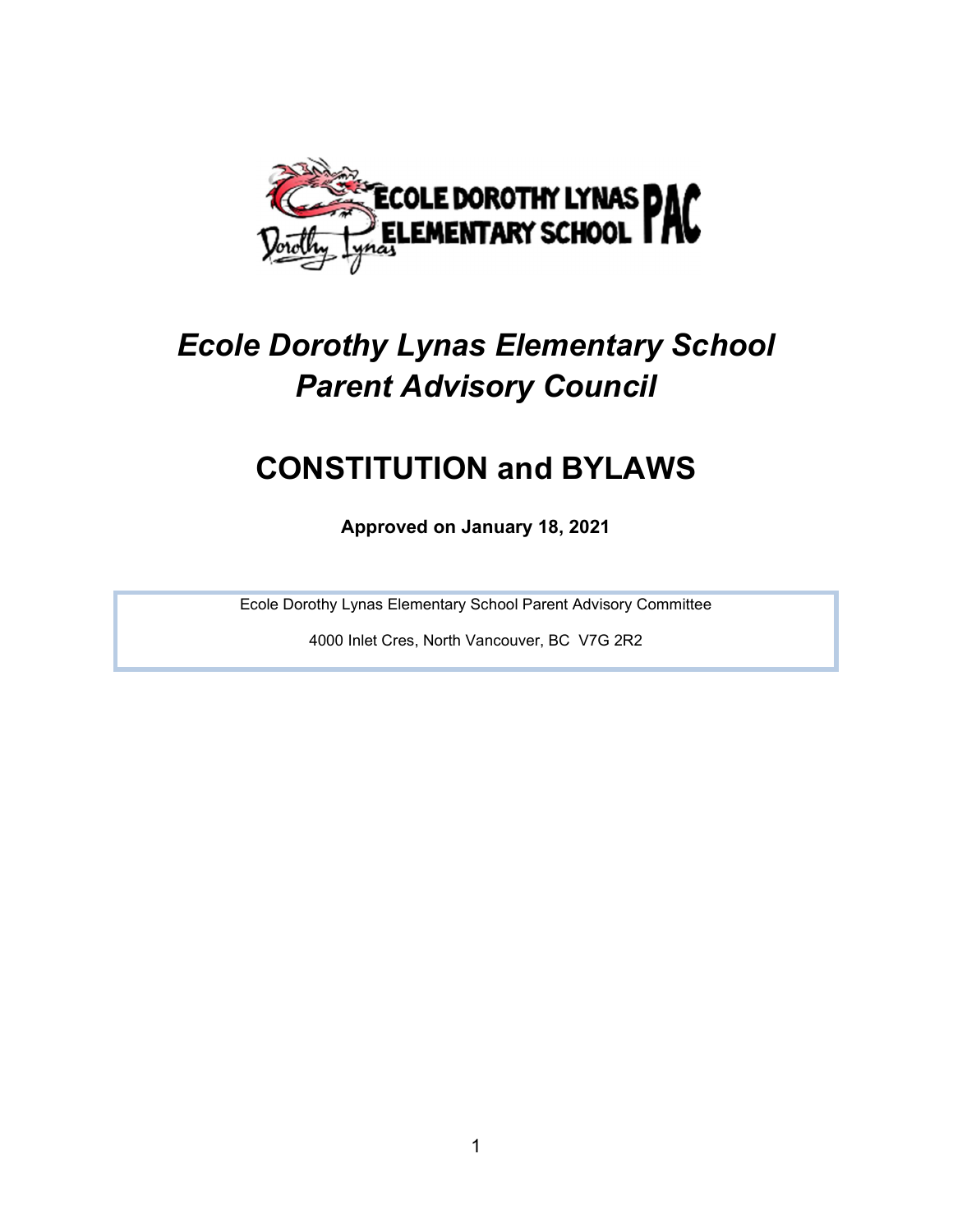## TABLE OF CONTENTS

| <b>CONSTITUTION</b>                                             | 3               |
|-----------------------------------------------------------------|-----------------|
| <b>SECTION 1 - NAME OF THE COUNCIL</b>                          | 3               |
| <b>SECTION 2 - PURPOSES OF THE COUNCIL</b>                      | 3               |
| <b>SECTION 3 - DEFINITIONS AND INTERPRETATIONS</b>              | 4               |
| <b>BYLAWS</b>                                                   | 6               |
| <b>SECTION 4 - MEMBERSHIP</b>                                   | 6               |
| <b>SECTION 5 - MEETINGS OF MEMBERS</b>                          | 6               |
| <b>SECTION 6 - PROCEEDINGS AT GENERAL MEETINGS</b>              | 6               |
| <b>SECTION 7 - EXECUTIVE</b>                                    | $\overline{7}$  |
| <b>SECTION 8 - EXECUTIVE MEETINGS</b>                           | 8               |
| <b>SECTION 9 - CONDUCT OF THE EXECUTIVE AND REPRESENTATIVES</b> | 8               |
| <b>SECTION 10 - DUTIES OF EXECUTIVE AND REPRESENTATIVE</b>      | 8               |
| <b>SECTION 11 - FINANCES</b>                                    | 10 <sup>1</sup> |
| <b>SECTION 12 - CONSTITUTION AND BYLAW AMENDMENTS</b>           | 10              |
| <b>SECTION 13 - DISSOLUTION</b>                                 | 11              |
| <b>CODE OF ETHICS</b>                                           | 12              |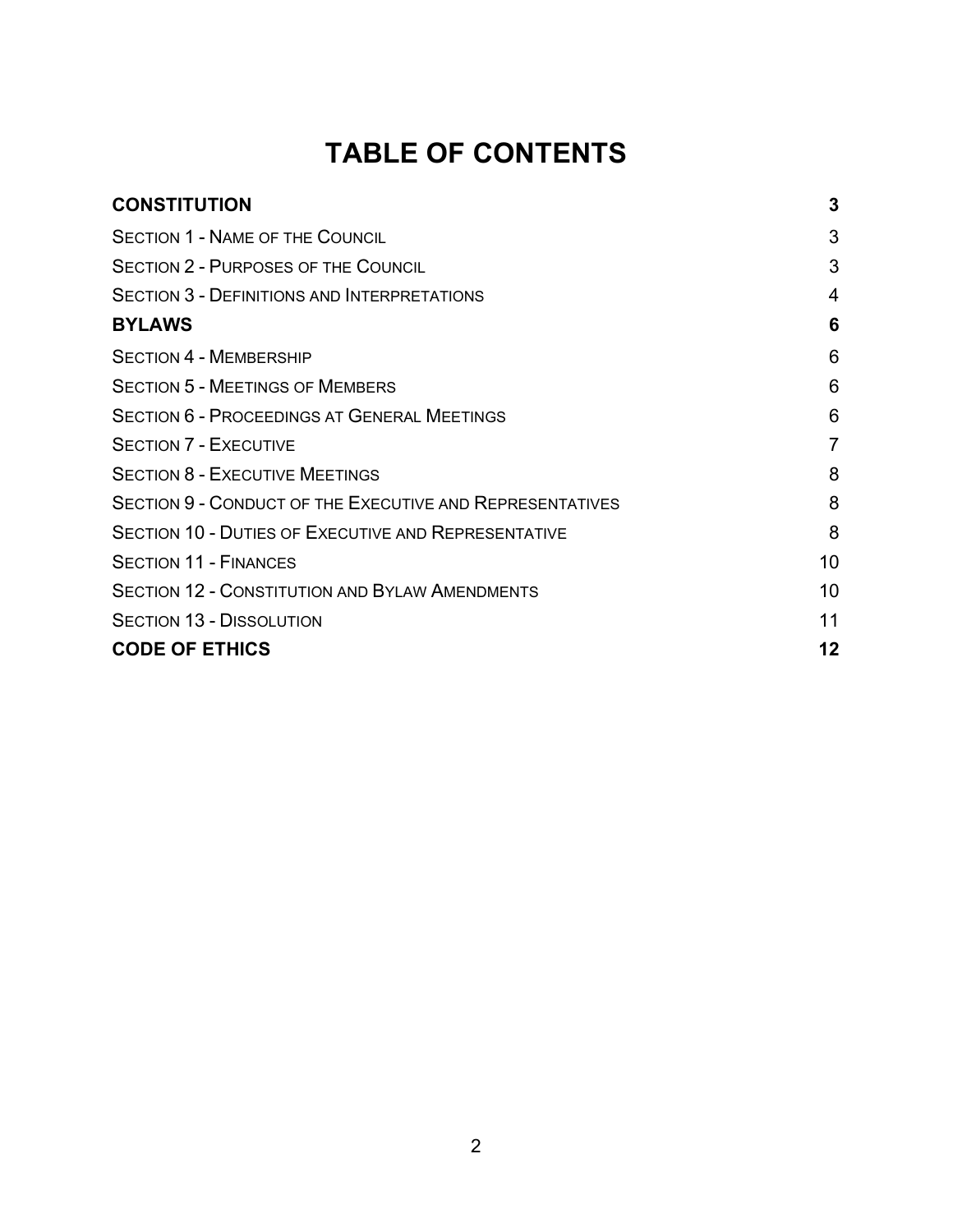## **CONSTITUTION**

## Section 1 - Name of the Council

The name of this Council is Ecole Dorothy Lynas Elementary School Parent Advisory Council (PAC).

The Council will operate as a non-profit organization with no personal financial benefit accruing to members.

The business of the Council will be unbiased in respect of race, religion, gender, politics, sexual orientation, and physical or mental ability.

### Section 2 - Purposes of the Council

The purposes of the Council will be:

- 1. To promote the education and welfare of students in the school
- 2. To encourage parent involvement in the school, and to support programs that promote parent involvement
- 3. To advise the school board, principal, and staff on any matter relating to the school, other than matters assigned to the school planning council
- 4. To participate in the work of the school planning council through the Council's elected representatives
- 5. To promote the interests of public education and, in particular, the interests of Ecole Dorothy Lynas Elementary School
- 6. To provide leadership in the school community
- 7. To contribute to a sense of community within the school and between the school, home, and neighbourhood
- 8. To provide parent education and professional development, and a forum for discussion of educational issues
- 9. To assist parents in obtaining information and communicating with the principal and staff about their child's progress or other concerns
- 10. To assist the principal and staff in ensuring the highest safety standards are maintained in the school and neighbourhood
- 11. To organize and support activities for students and parents
- 12. To provide financial support for the goals of the Council, as determined by the membership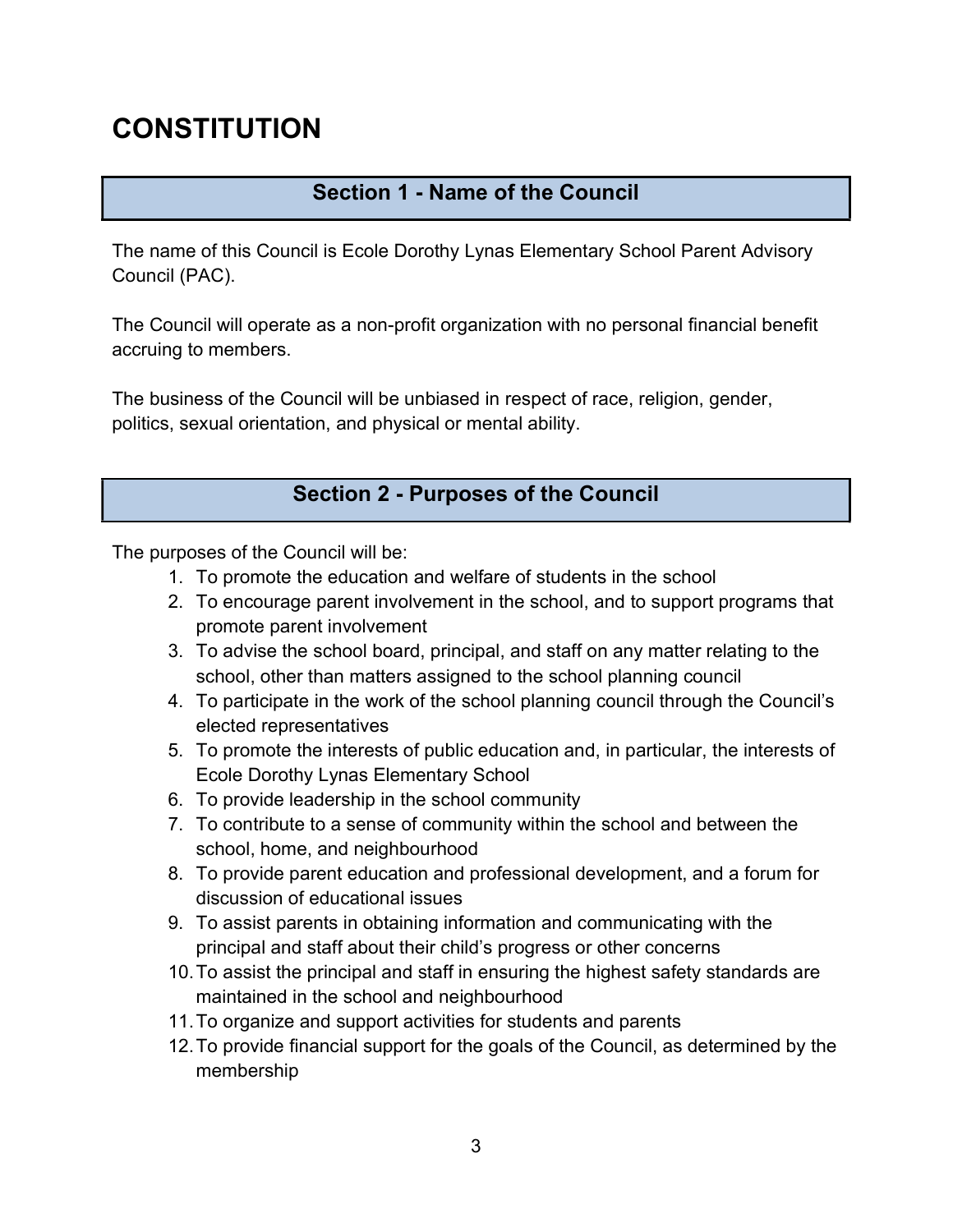#### Section 3 - Definitions and Interpretations

In the Constitution and By-Laws of the Ecole Dorothy Lynas Elementary School Parent Advisory Council,

"board" means a board of school trustees constituted under the School Act or a former Act;

"the Board" means the Board of School Trustees for School District #44, North Vancouver;

"educational program" means an organized set of learning activities that, in the opinion of the Board, is designed to enable learners to develop their individual potential and to acquire the knowledge, skills and attitudes needed to contribute to a healthy, democratic and pluralistic society and a prosperous and sustainable economy;

"district parent advisory council" or "DPAC" means the district parents' advisory council established for School District #44 under section 8.4 of the School Act;

"immediate family" means spouse or common-law partner, parent, grandparent or child;

"notice" means a minimum of fourteen (14) days;

"parent" is defined in the School Act and means:

- a) The guardian of the person of the student or child;
- b) The person legally entitled to custody of the student or child, or;
- c) The person who usually has the care and control of the student or child, and;
- d) For the purposes of these Constitution and Bylaws, means any parent of a student enrolled in the North Vancouver School District No. 44 and will include: step parents, grandparents, foster parents, billet parents, international student host parent, same sex parent etc.

"parent advisory council" or "PAC" means the parents' advisory council established for Ecole Dorothy Lynas Elementary School under section 8 of the **School Act**;

"school" means the students under the supervision of a principal, vice principal, or director of instruction; the teachers and other staff members; and the facilities associated with Ecole Dorothy Lynas Elementary School;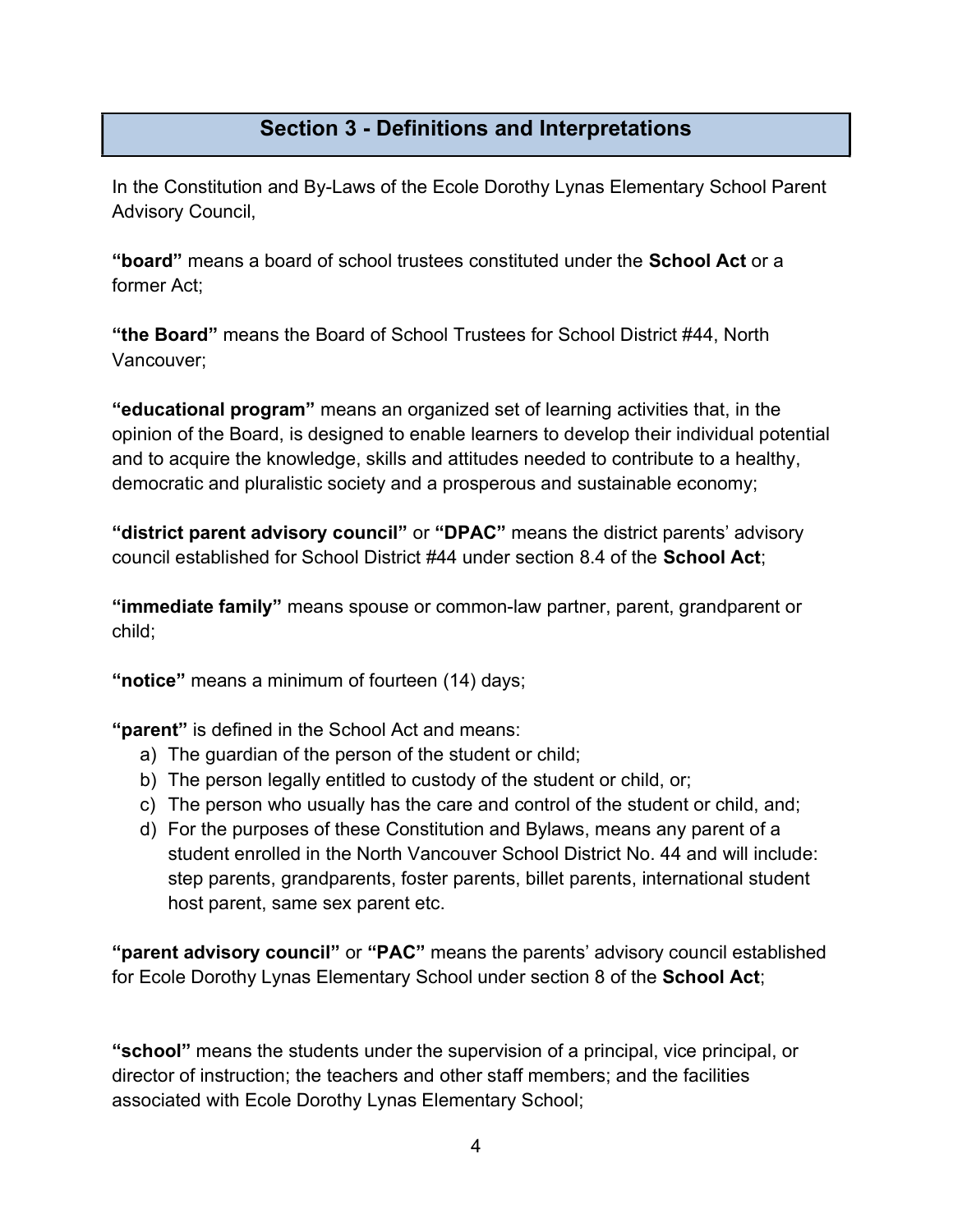"school district" means the area created or constituted as School District #44 North Vancouver, by or under the School Act or a former Act;

"school year" means the period beginning on September 1 and ending on the following August 31;

"student" means a person enrolled in an educational program provided by Ecole Dorothy Lynas Elementary School.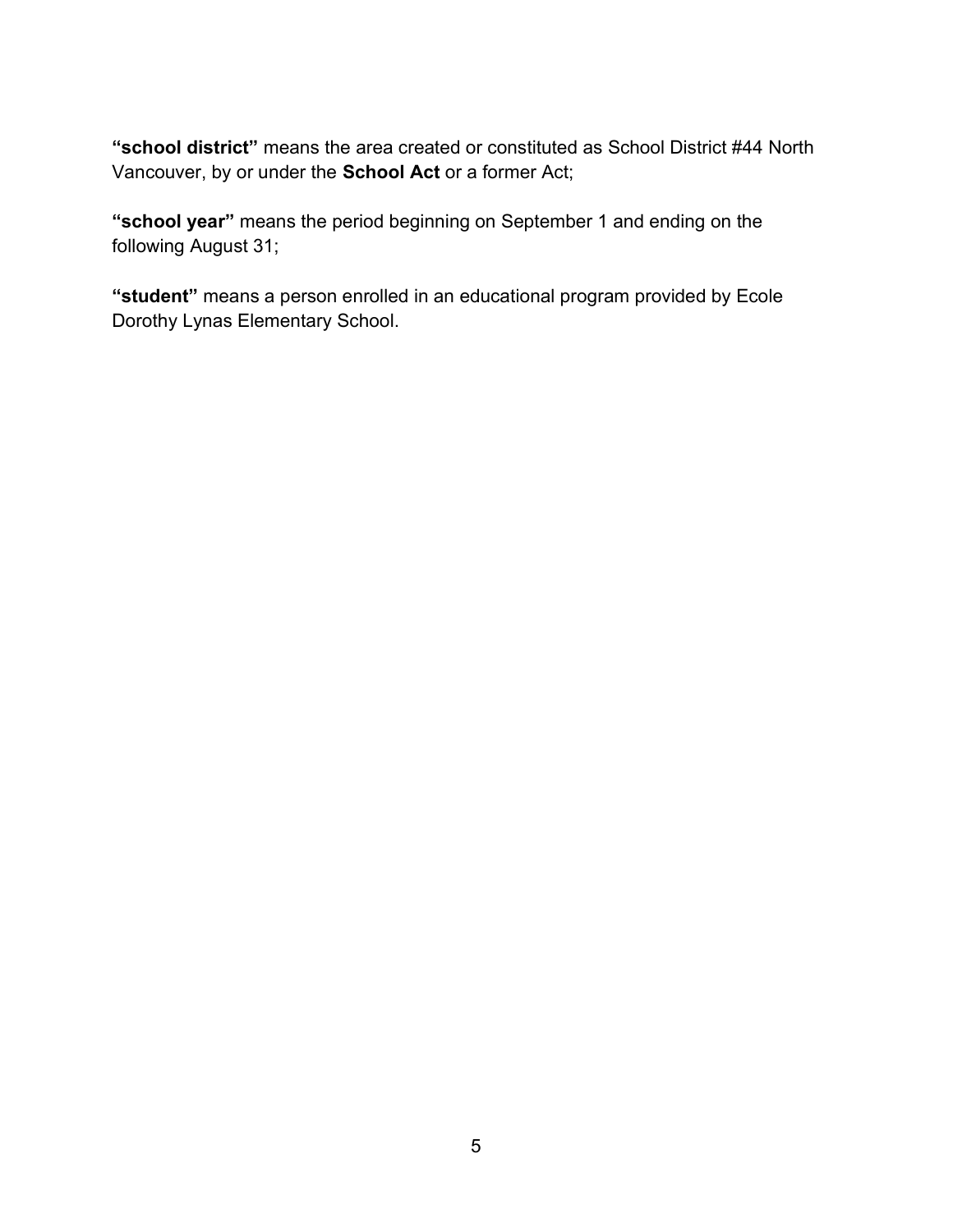## BYLAWS

### Section 4 - Membership

- 1. All parents and guardians of students registered in Ecole Dorothy Lynas Elementary School are voting members of the Council.
- 2. Administrators and staff (teaching and non-teaching) of Ecole Dorothy Lynas Elementary School may be invited to become non-voting members of the Council.
- 3. Members of the school community who are not parents of students registered in the public school system may be invited to become non-voting members of the Council.
- 4. At no time will the Council have more non-voting than voting members.
- 5. Every member will uphold the constitution and comply with these bylaws.

### Section 5 - Meetings of Members

- 1. General meetings will be conducted with fairness to all members.
- 2. General meetings will be held not less than four times during the school year. One of those meetings will be the annual general meeting. Meetings will be held online as necessary.
- 3. At general meetings, members will not discuss individual school personnel, students, parents, or other members of the school community.
- 4. The Council will refrain from partisan political action or other activities that do not serve the interests of the school or the public school system.
- 5. Members will be given reasonable notice (seven days when possible) of general meetings.

## Section 6 - Proceedings at General Meetings

- 1. A quorum for general meetings will be three voting members.
- 2. If at any time during a general meeting a quorum ceases to be present, business then in progress must be suspended until there is a quorum present or until the meeting is adjourned or terminated.
- 3. Except as provided elsewhere in these bylaws, all matters requiring a vote will be decided by a simple majority of the votes cast (50% plus 1).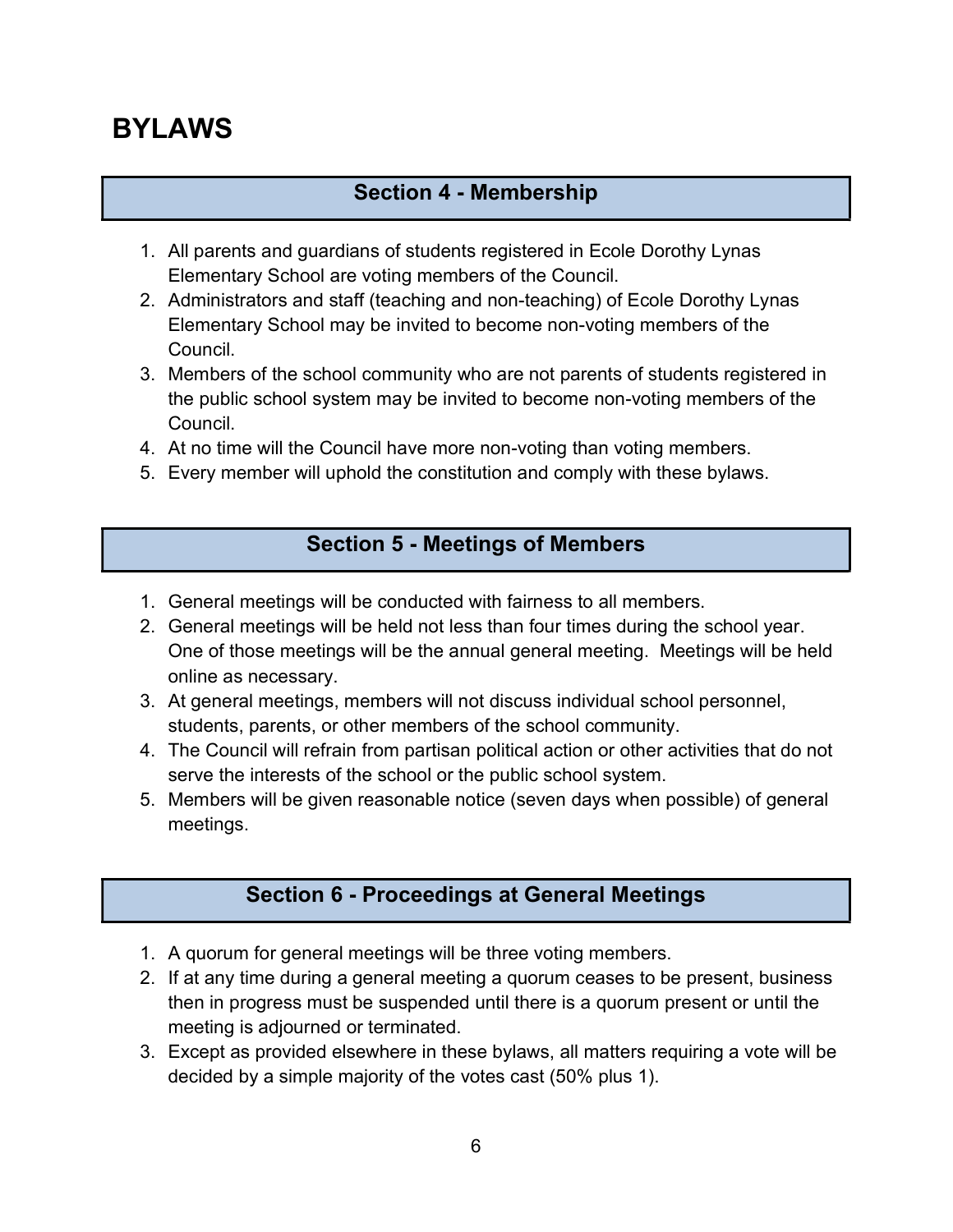- 4. In the case of a tie vote, the chair does not have a second or casting vote and the motion is defeated.
- 5. Members must vote in person on all matters. Voting by proxy will not be permitted.
- 6. Except as provided elsewhere in these bylaws, voting is by a show of hands or, where requested by two voting members present, by secret ballot.
- 7. A vote will be taken to destroy the ballots after every election.

## Section 7 - Executive

- 1. The executive will manage the Council's affairs between general meetings.
- 2. The executive will include the president (chair), vice-president (vice-chair), secretary, treasurer, and such other members of the Council as the membership decides. At a minimum, the executive should be comprised of president, secretary and treasurer if possible.
- 3. Any voting member of the Council is eligible to serve on the executive, except employees or elected officials of School District No. 44 or the Ministry of Education.
- 4. The executive will be elected at each annual general meeting by the majority of the vote.
- 5. The executive will hold office for a term of one year beginning immediately following the election (or between specified dates, for example, from September 1st to August 31).
- 6. No person may hold the same executive position for more than four years.
- 7. If an executive member resigns or ceases to hold office for any other reason, the remaining executive members may appoint an eligible member of the Council to fill the vacancy until the next annual general meeting.
- 8. The members may, by a majority of not less than 75% of the votes cast, remove an executive member before the expiration of his or her term of office, and may elect an eligible member to complete the term.
- 9. Written notice specifying the intention to make a motion to remove the executive member must be given to all members not less than 14 days before the meeting.
- 10. No executive member may be remunerated for serving on the executive, but may be reimbursed for expenses reasonably and necessarily incurred while engaged in the Council's affairs.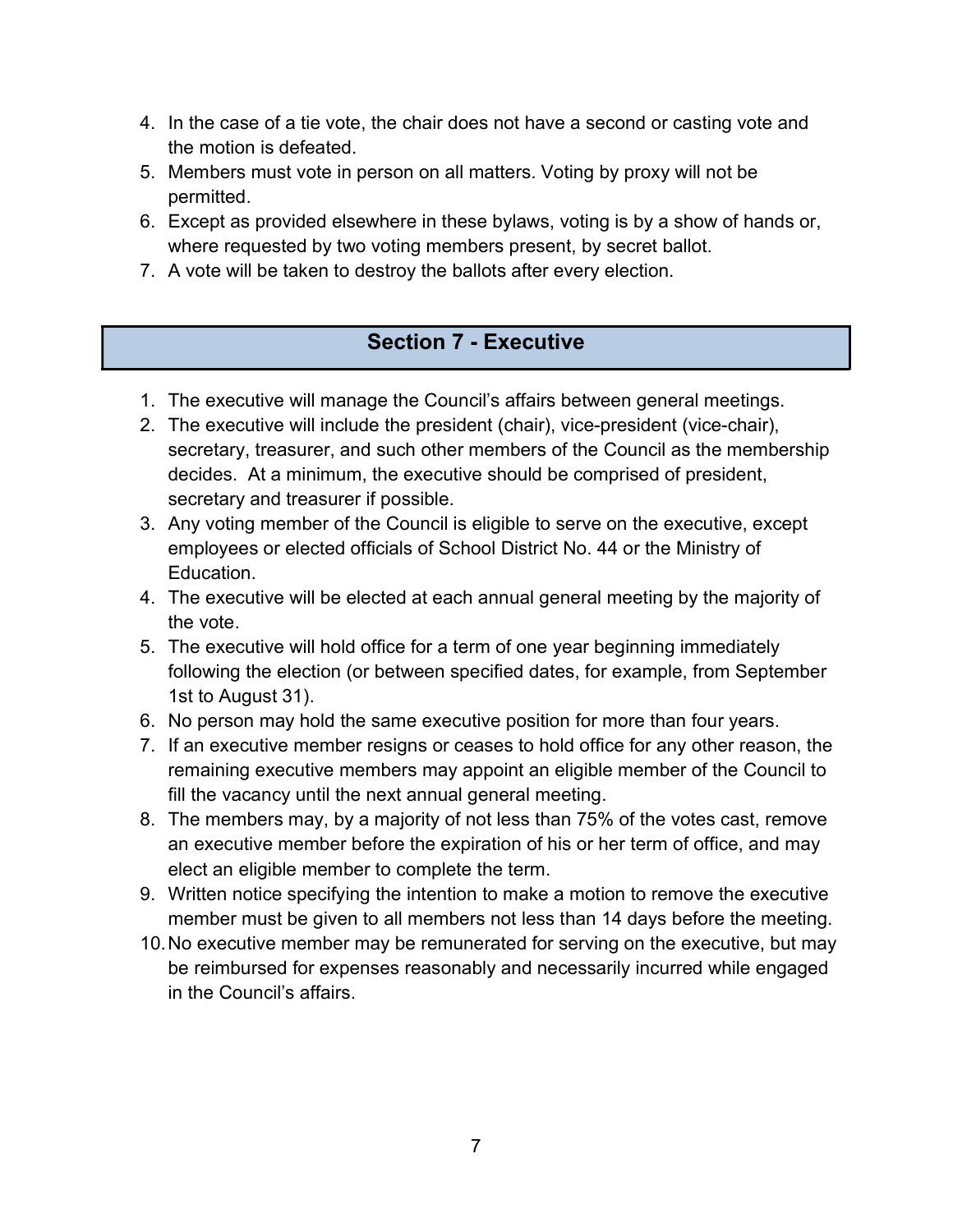#### Section 8 - Executive Meetings

- 1. Executive meetings will be held at the call of the president. At least one meeting will be held before each general meeting, where possible.
- 2. A quorum for executive meetings will be a majority (50% plus 1) of the members of the executive.
- 3. Executive members will be given reasonable notice (seven days when possible) of executive meetings.
- 4. All matters requiring a vote at executive meetings will be decided by a simple majority of the votes cast (50% plus 1).
- 5. In the case of a tie vote, the chair does not have a second or casting vote and the motion is defeated.

#### Section 9 - Conduct of the Executive and Representatives

- 1. On election or appointment, every executive member and representative must read and agree to abide by a code of ethics acceptable to the membership as outlined in Appendix A.
- 2. Every executive member and representative must act solely in the interests of the parent membership of the Council.
- 3. Any information received in confidence by an executive member or representative from school personnel, a student, parent, or other member of the school community is privileged and must not be divulged without permission of the person giving the information.
- 4. An executive member or representative who is interested, either directly or indirectly, in a proposed contract or transaction with the Council must disclose fully and promptly the nature and extent of his or her interest to the membership and executive.
- 5. Such an executive member or representative must avoid using his or her position on the Council for personal gain.

#### Section 10 - Duties of Executive and Representative

- 1. The President (Chair) will
	- speak on behalf of the Council
	- consult with Council members
	- preside at membership and executive meetings
	- ensure that an agenda is prepared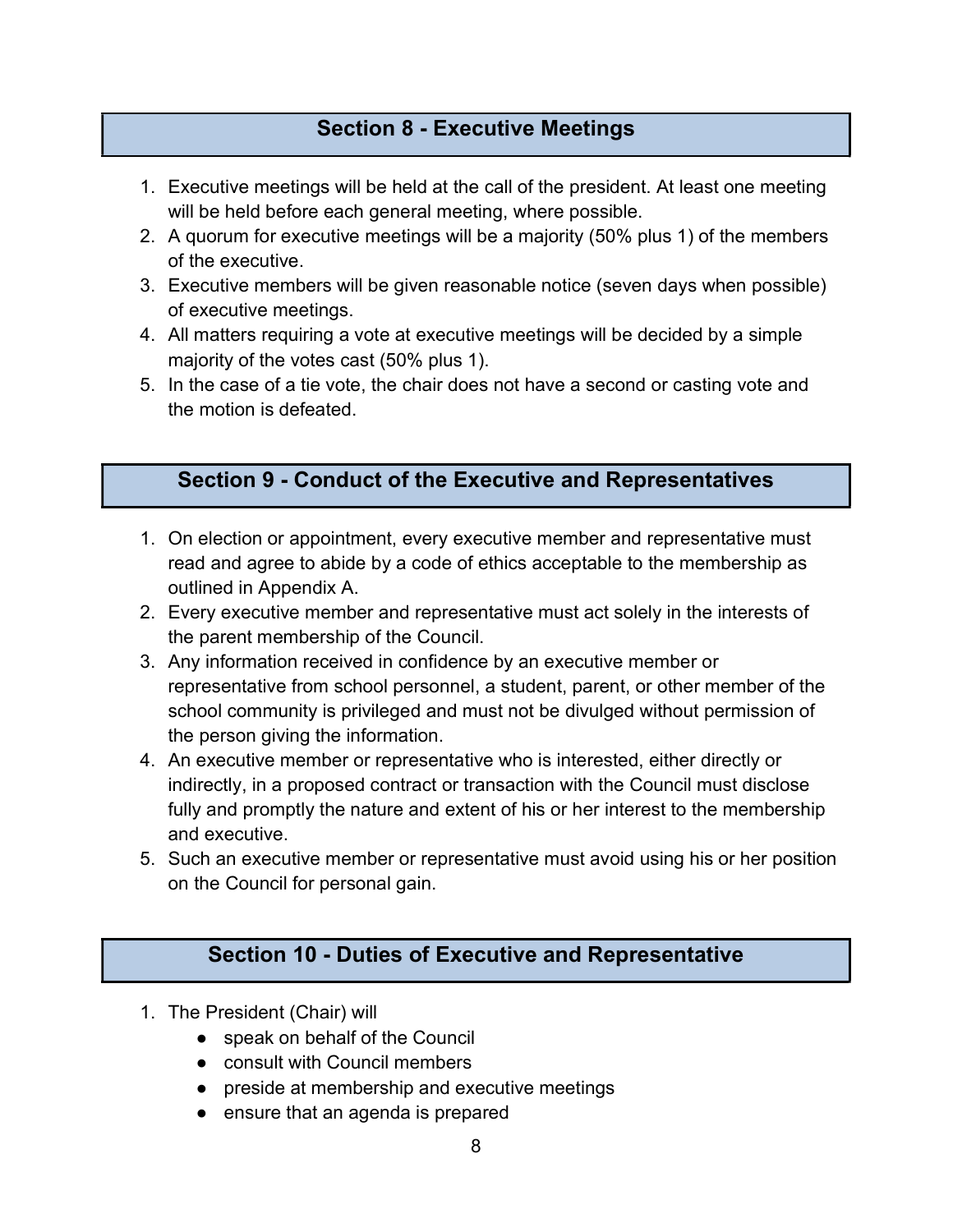- appoint committees where authorized by the membership or executive
- ensure that the Council is represented in school and district activities
- ensure that Council activities are aimed at achieving the purposes set out in the constitution
- be a signing officer
- 2. The Vice-President (Vice-Chair) will:
	- support the president
	- assume the duties of the president in the president's absence or upon request
	- assist the president in the performance of his or her duties
	- accept extra duties as required
	- be a signing officer
- 3. The Secretary will:
	- ensure that members are notified of meetings
	- record and file minutes of all meetings
	- keep an accurate copy of the constitution and bylaws, and make copies available to members upon request
	- prepare and maintain other documentation as requested by the membership or executive
	- issue and receive correspondence on behalf of the Council
	- ensure safekeeping of all records of the Council
	- may be a signing officer
- 4. The Treasurer will:
	- be a signing officer
	- ensure all funds of the Council are properly accounted for
	- disburse funds as authorized by the membership or executive
	- ensure that proper financial records and books of account are maintained
	- report on all receipts and disbursements at general and executive meetings
	- make financial records and books of account available to members upon request
	- have the financial records and books of account ready for inspection or audit annually
	- with the assistance of the executive, draft an annual budget
	- ensure that another signing officer has access to the financial records and books of account in the treasurer's absence
	- submit an annual financial statement at the annual general meeting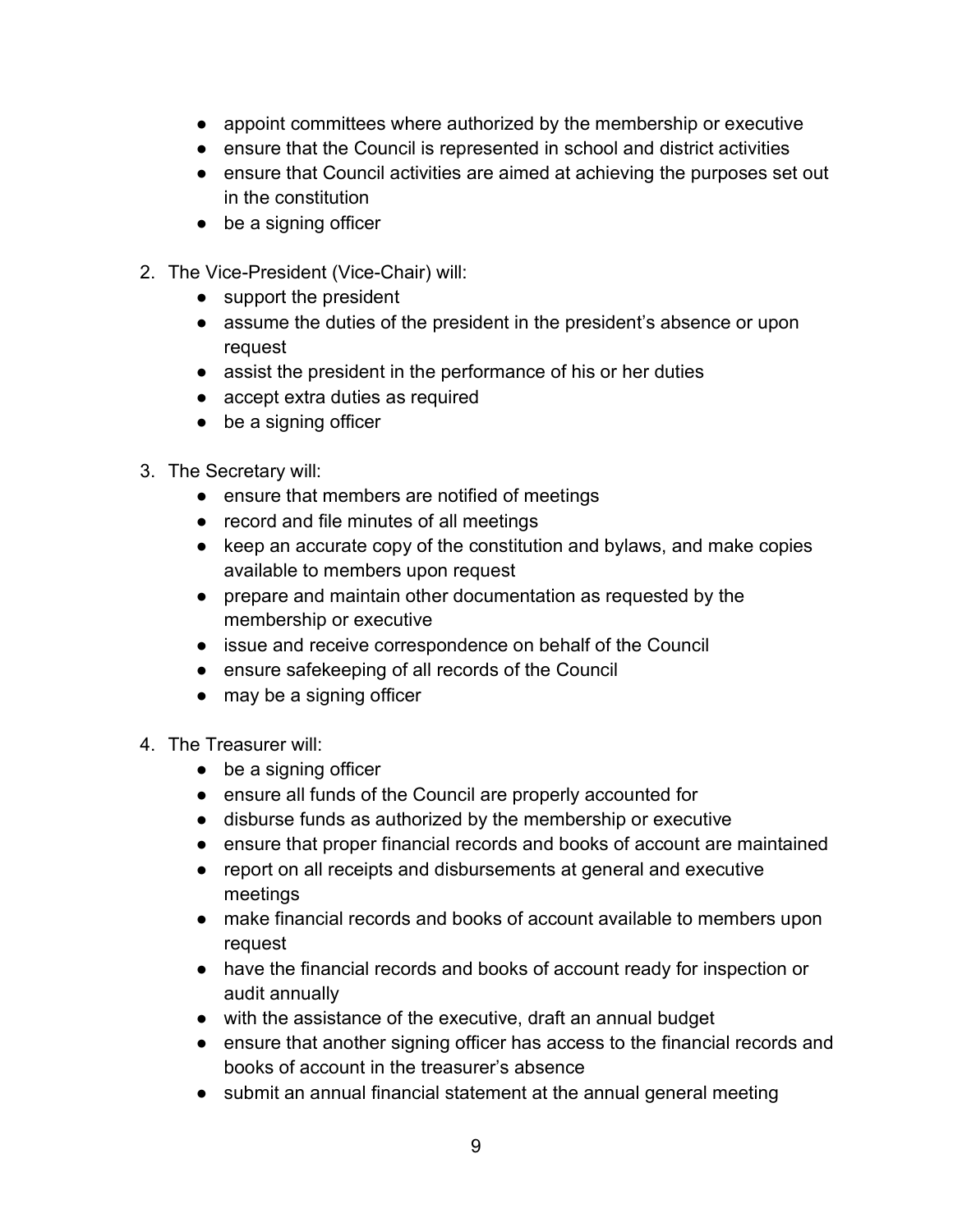- 5. Members-at-Large will:
	- serve in a capacity to be determined by the Council at the time of election, and at other times as the Council requires

## Section 11 - Finances

All Finances associated to the PAC shall conform to the following guidelines:

- 1. The financial year of the Council will be September 1 to August 31.
- 2. The Council may raise and spend money to further its purposes.
- 3. All funds of the Council must be kept on deposit in the name of the Council in a bank or financial institution registered under the Bank Act.
- 4. The executive will name at least three signing officers for banking and legal documents. Two signatures will be required on all of these documents.
- 5. The executive will prepare a budget and present it to the membership for approval at the Annual General Meeting. It is advisable to set aside a certain sum of money received during the year to be held over for start-up operating costs for the following year.
- 6. The executive may authorize non-budgeted expenditures of up to and including \$500 by ordinary resolution, and non-budgeted expenditures in excess of \$500, but not more than \$1,000, by unanimous vote at a duly convened meeting of the Executive.
- 7. In the event of unprecedented times, the budget can be revised throughout the year and resubmitted for approval at a PAC meeting.
- 8. A treasurer's report will be presented at each general meeting. A year end Financial Statement and proposed yearly budget should be published and presented for acceptance during the Annual General Meeting.

## Section 12 - Constitution and Bylaw Amendments

- 1. The members may, by a majority of not less than 75% of the votes cast, amend the Council's constitution and bylaws.
- 2. Written notice specifying the proposed amendments must be given to the members not less than 14 days before the meeting.
- 3. Where the proposed amendments exceed one page, they need not be given to every member, but must be posted in a conspicuous place in the school or made accessible to all members.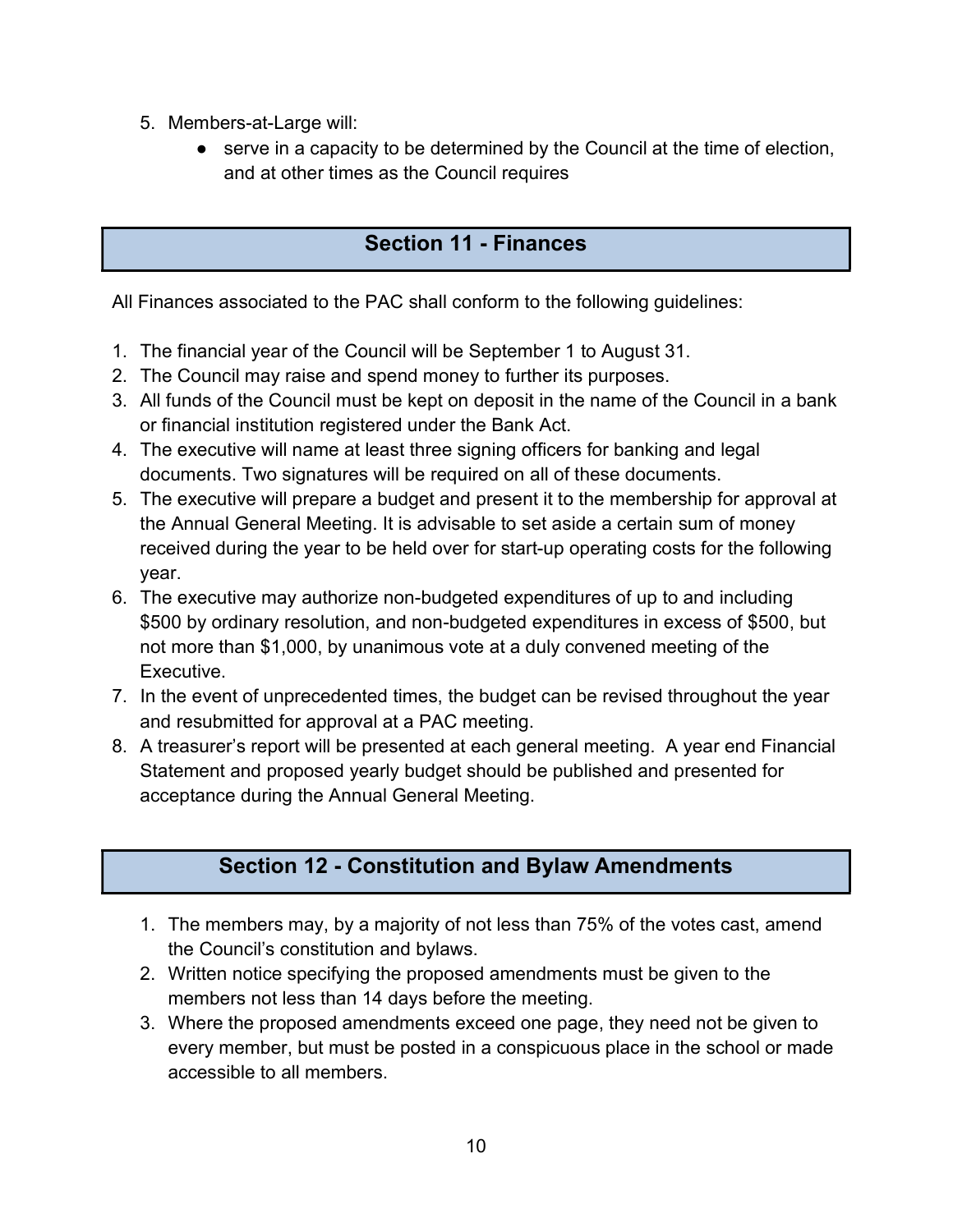### Section 13 - Dissolution

In accordance with the School Act, Part 2, Division 2, Section 8 (4),

- "A parents' advisory council, in consultation with the principal, shall make bylaws governing its meetings and the business and conduct of its affairs, including bylaws governing the dissolution of the council."
	- 1. In the event of dissolution and following payment of all outstanding debts, disbursement of remaining funds will be decided upon by the membership at the final monthly meeting.
	- 2. In the event of dissolution of the Council, all records of the organization shall be placed under the jurisdiction of School District #44 (North Vancouver), in the person of the principal of the school.
	- 3. This provision shall be unalterable.